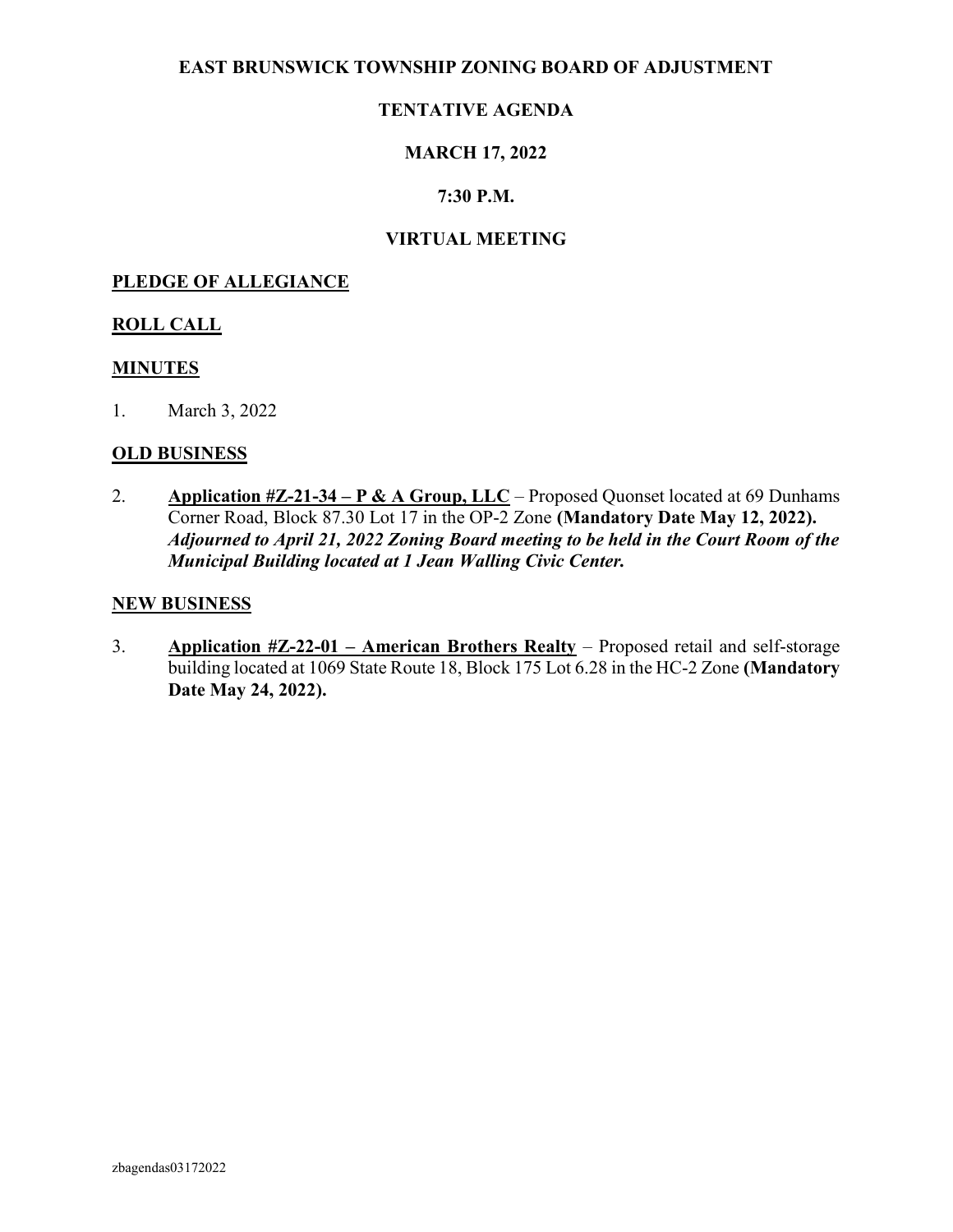## TOWNSHIP OF EAST BRUNSWICK NOTICE OF ELECTRONIC MEETING OF THE ZONING BOARD OF THE TOWNSHIP OF EAST BRUNSWICK

PLEASE BE ADVISED that the Zoning Board will hold its regular meeting on March 17, 2022, at 7:30 p.m. via online video conference. Pursuant to the provisions of the New Jersey Open Public Meetings Act, N.J.S.A. 10:4-8(b), this meeting will be held by means of the use of electronic communications equipment. Due to the COVID-19 pandemic, no members of the public shall be permitted to physically attend the meeting. The public, however, is invited to attend the meeting electronically via telephone. The Zoning Board Meeting will be broadcasted live on EBTV for the public to listen and view exhibits or documents presented. The public can attend the Zoning Board meeting and view all exhibits through the following link:

https://www.eastbrunswick.org/358/Zoning-Board

The Zoning Board will take formal action at this meeting. The Township is using this format in an effort to mitigate the chance of exposure to COVID-19, as part of the Township's ongoing effort to slow the rate of transmission and avoid overwhelming our treatment centers. This action will be in force for all existing meetings until otherwise notified by public notice.

Aaron Blessing Zoning Board